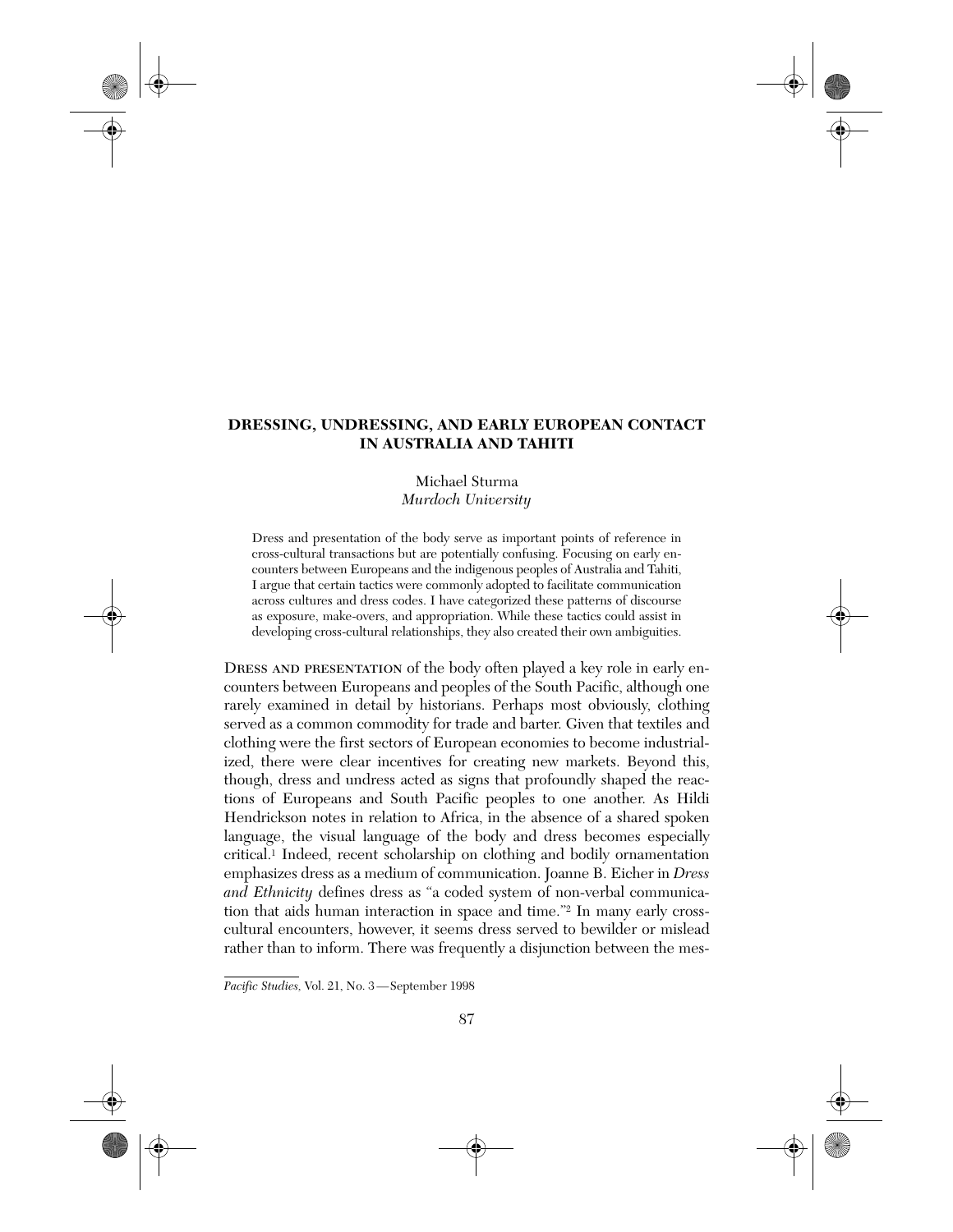sages sent and received through the medium of clothing. As clothing scholar Susan Kaiser indicates, because clothing messages generally consist of layers of meaning, they are fraught with ambiguity. This is especially the case in cross-cultural encounters.3

In order to negotiate the often confused meanings of dress in early crosscultural encounters in the South Pacific, I would suggest, the parties involved commonly adopted certain tactics or patterns of discourse. I have designated these tactics "exposure," "make-overs," and "appropriation." While clothing is closely associated with identity as a rule, in numerous instances Europeans adopted the expedient of "exposure," taking their clothes off, in order to satisfy the curiosity of those they encountered. Early encounters also often involved an exchange of clothing or ornamentation, a "make-over" that at least symbolically served to minimize difference and often acted as a first step toward the forming of cross-cultural relationships. Whereas makeovers were generally limited and regulated offers of dress across cultural boundaries, "appropriations" can be characterized as deliberate acquisitions. They were potentially more complex in terms of intent and effect. At least from a European perspective, there was an increasing ambivalence toward Pacific peoples' appropriation of Western dress once the early contact period ended.

These modes of interaction were essentially rituals, used to create new codes and systems of signs, and in some cases to counter the less intelligible or misleading messages that frequently resulted from first impressions. However, the categories I have proposed were not rigidly compartmentalized. As with the messages conveyed by dress and undress, these tactics could create their own ambiguities. It must also be conceded that the typology presented here reflects the Eurocentric source material used and no doubt my own Eurocentric perspective. Within these limitations, however, I believe the schema discussed below offers a useful conceptual framework.

I focus here on early contact between Europeans and the indigenous inhabitants of Australia and Tahiti. Western observers often responded to Aboriginal Australians and Polynesians quite differently, associating Australia with a brutish "hard primitivism" as opposed to the more hedonistic "soft primitivism" of Polynesia.4 Nevertheless, there appears to be considerable uniformity in the ways that dress mediated first meetings. Sustained European contact with Australia and Tahiti commenced at roughly the same time, from the late eighteenth century. In June 1767 Captain Samuel Wallis and the crew of HMS *Dolphin* became the first Europeans to visit Tahiti, followed by Bougainville, Cook, and Bligh. British colonization of Australia began with the arrival of the First Fleet of convicts and their keepers in January 1788, although a number of expeditions had already visited Van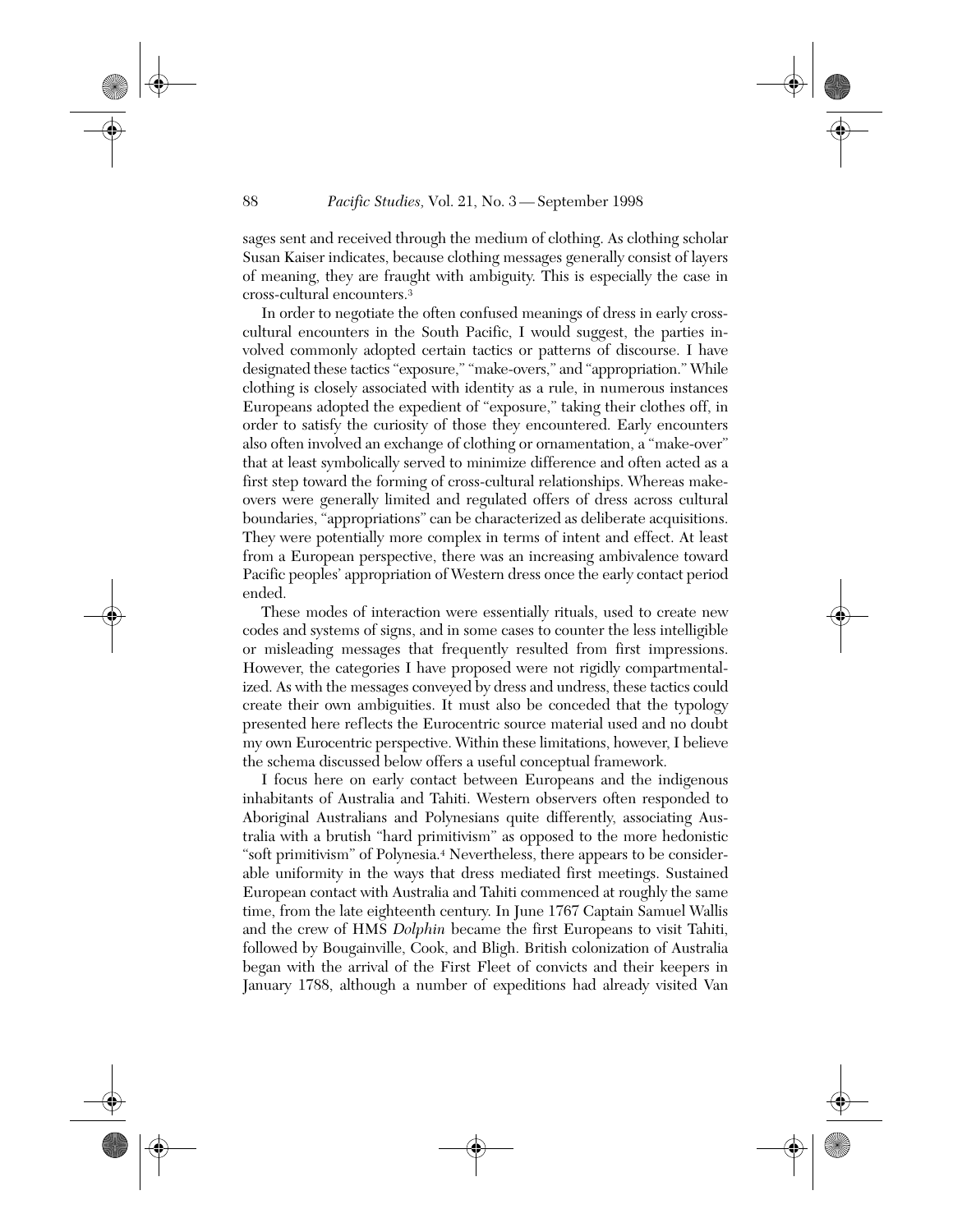Diemen's Land (Tasmania) and the mainland. Some of those Western commentators who left written records of their impressions visited both Australia and Tahiti on the same or subsequent voyages. Although I have drawn most of my examples from Australia and Tahiti, I believe that the patterns outlined here may have a broader relevance in the South Pacific and beyond.

#### **Exposure**

In 1802 François Péron, accompanying a French expedition under Captain Nicholas Baudin, confronted a party of Aborigines at Maria Island off the coast of Van Diemen's Land. According to Péron, the local people were so curious about the Europeans' sexual identity that he instructed a young sailor to take off his trousers. The Aboriginal men (there were apparently no women present on this occasion) reacted with shouts of "surprise and delight." Such glee, it seemed, was elicited not simply by the discovery of the sailor's sex but by the fact that he had an erection.5

For Péron this incident inspired a train of speculation concerning Aboriginal sexual habits and in particular the frequency of their erections. Of greater relevance here, the episode illustrates a not uncommon ritual of exposure enacted at many early encounters between Australian Aborigines and European visitors. For example, when the French crew of Marion du Fresne reached the North Bay of Van Diemen's Land in March 1772, in anticipation of an encounter with Aborigines two sailors, described by a contemporary as "two tall lads, well built and very white," stripped naked. Their nakedness served several purposes. First, it facilitated making their way to shore through the breakers. Second, it indicated that they were unarmed and presumably without violent intentions. Third, and most important, it exposed them as "natural" men who shared a common humanity. Jean Roux recorded that as soon as the sailors reached the shore, "the natives uttered loud cries, obviously of joy." Even seeing the sailors naked, Roux sensed, the Aborigines doubted they were the same species; "our colour was so strange that they could not stop staring and inspecting."6 Examples of similar encounters are multiple, including Australia's most famous case of colonial exposure, when not long after the arrival of the First Fleet, naval officer Philip Gidley King ordered a marine to display his genitals to a group of curious Aborigines.

The people Western visitors confronted in Australia were frequently entirely naked. It is not surprising, therefore, that Aborigines should have found European clothing confounding. William Ellis, an assistant surgeon who visited Adventure Bay, Van Diemen's Land, with Captain James Cook's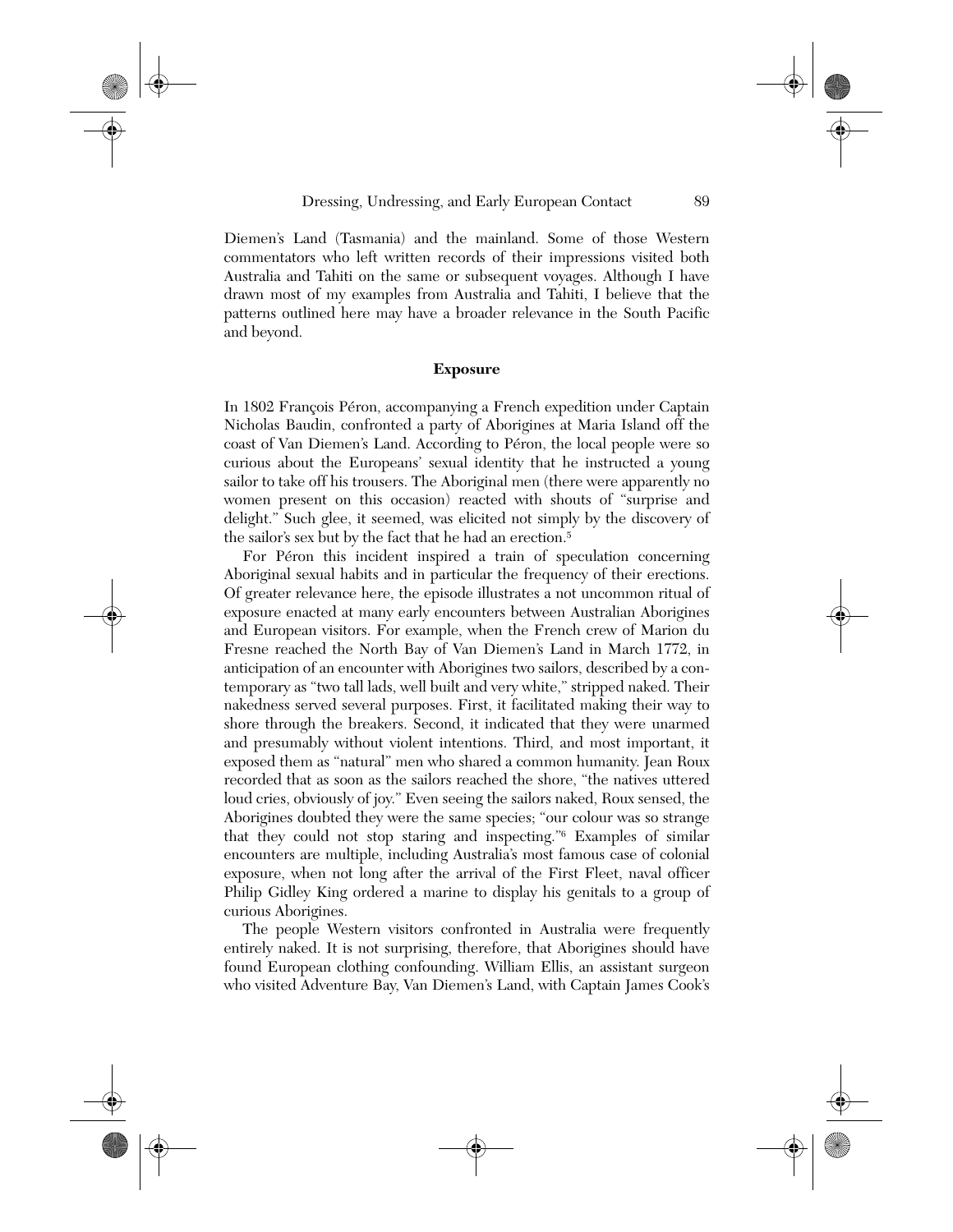third Pacific voyage, reported that when they encountered Aborigines, "what surprised them most was our cloathing [*sic*], which they at first thought was part of our body."7 John Hunter, who arrived in New South Wales with the First Fleet, recorded the local Aborigines' reaction in similar terms: "They examined with the greatest attention and expressed the utmost astonishment, at the different covering we had on; for they certainly considered our cloaths [*sic*] as so many different skins, and the hat as a part of the head."<sup>8</sup> As Hunter's comment suggests, clothes might obscure not only the sex but the more general morphology of European visitors.

In Tahiti clothing, although more abbreviated than Western attire, was an integral part of the culture. Both Tahitian men and Tahitian women generally wore a wraparound *pareu* of barkcloth or plaited leaves, sometimes supplemented by a poncho-like covering or cloak.<sup>9</sup> Nevertheless, Tahitians frequently exhibited a curiosity about European dress (and what it concealed) similar to that exhibited by Australian Aborigines. Compared to the barkcloth of the Tahitians, European fabrics could form more complex and presumably confusing garments.10 The leader of the first French expedition to Tahiti, Louis de Bougainville, recounted how his cook was surrounded by a crowd of Tahitians "who undressed him from head to feet . . . tumultuously examining every part of his body."11 Even much later when George Mortimer arrived at Tahiti in August 1789, he was taken aback by the local people's curiosity. Despite the recent stay of William Bligh and the crew of HMS *Bounty,* he reported that the locals acted "as if they had never seen any inhabitant of the earth besides these of their own nation." According to Mortimer the Tahitians especially admired their clothes, and many "strove to get near and touch us, some of them stroking their hands down our back and sides."12

In Australia it seems that a principal mystery created by clothing involved sexual identity. William Bradley, a naval lieutenant who arrived at Botany Bay with the First Fleet, suggests that at early encounters Aborigines almost inevitably expressed curiosity about the Europeans' sex. As he noted on one occasion, "having our beards shaved & being clothed they could not tell what to take us for."13 Another First Fleet commentator, Arthur Bowes Smyth, reported an early meeting in similar terms, stating the Aborigines "seemed to express a Wish to know of what Sex we were & several of the persons on shore satisfied them in that particular." As with Péron's experience, the Aboriginal men present reacted with "joy & astonishment" and immediately extended their hands in friendship.14 In another instance of early contact, this time at Australia's King George Sound in 1826, Jules Dumond d'Urville recorded that some male Aborigines showed "a lusty curiosity among them, unambiguously expressed, about the sex of the young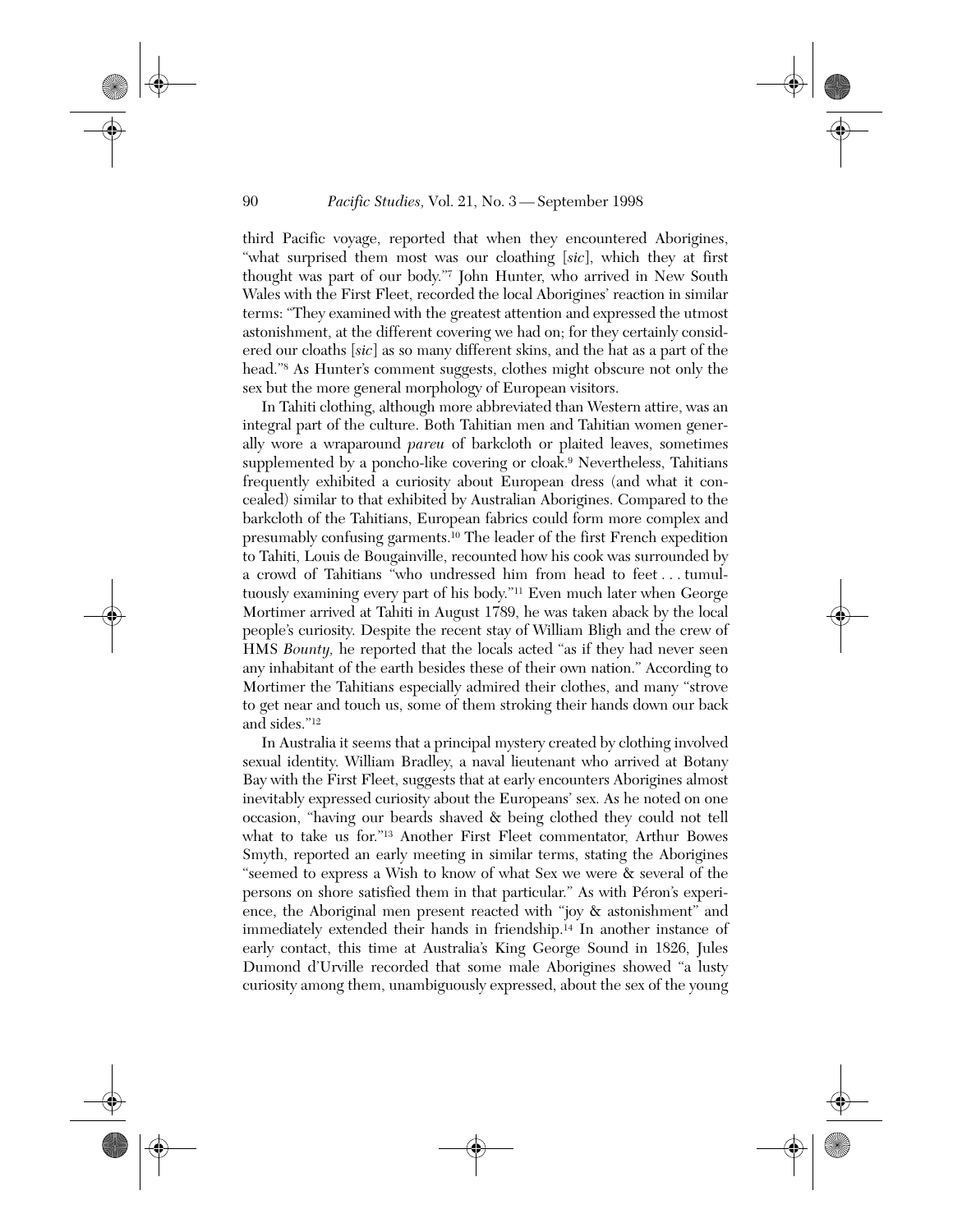and cleanshaven Frenchmen."15 At other times it could be the women who exhibited curiosity. After visiting Van Diemen's Land in 1802, Baudin claimed that the Aboriginal women "were all extremely curious, not only to see the chests of our officers and scientists, but also to find out if they resembled native men in form and function."16

On at least one occasion, Tahitians appeared to have had an uncanny ability to determine a visitor's sex despite the obfuscation of Western dress. A woman in her twenties named Jeanne Baret had managed to pass herself off as a male servant on Bougainville's ship *Etoile.* Yet when she first set foot on Tahiti, Bougainville reported, the Tahitian men surrounded her and cried out that she was a woman.17 In another case, however, the crew of the *Bounty* were able to dupe some Tahitians into believing they had a female on board. With the aid of a hairdressing dummy, brought by the ship's barber, and some sticks and cloth, they constructed an English "woman." Before the ruse was revealed, some Tahitians inquired whether this fabrication was William Bligh's wife.18

One reason clothing may have proved so deceptive regarding sexual identity in early encounters is that European expeditions were usually composed entirely of men. Both Aboriginal Australians and Tahitians apparently found it hard to accept that such large complements of people should include no females. At D'Entrecasteaux's visit to Van Diemen's Land in 1793, for example, the local people were apparently astonished by the absence of women and became particularly inquisitive about the sex of the younger, beardless men.19 Similarly in Tahiti, Anders Sparrman reported that the "chief" Eretti "repeatedly expressed astonishment that, although Captain Bougainville had come with two ships, there was only one woman on board."20 In the absence of women, Western dress proved all the more deceptive in intial cross-cultural encounters.

Generally those instances recorded of Tahitians publicly disrobing were associated more with entertainment than with the edification of European visitors. Although Tahitian dress for men and women appeared similar to Western eyes, in most cases Europeans did not appear to have difficulty negotiating sexual difference. Bougainville detected what he considered a distinctive style among Tahitian women. Referring to a large cloth wrap, he claimed they "know how to place it so artfully, as to make this simple dress susceptible to coquetry."21 Mortimer as well noted that the "Dress of Both Sexes is Nearly the same" but believed the women's was "put on with a kind of neat negligence."22 Identity and difference were thus interpreted not only on the basis of what was worn, but of how.

Nevertheless, although it was mainly Western clothing that created gender confusions, there are examples that worked the other way. These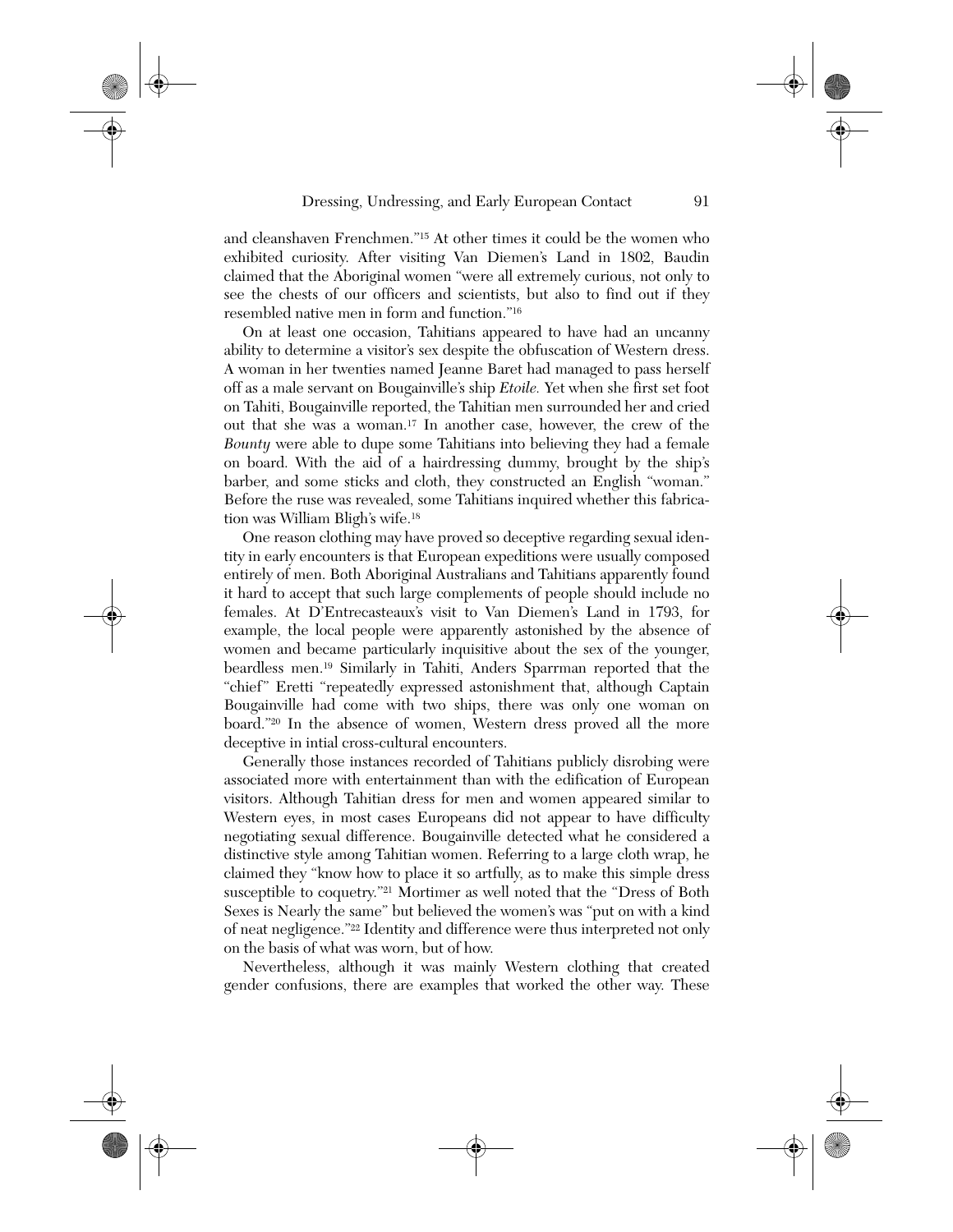incidents centered on Tahitian *mahu,* or effeminate men who assumed a cross-gender role. Mortimer records one such episode when "one of the gentlemen" of his company became "very much smitten" with a performer at a *heiva.* The man made something of a spectacle of himself, offering the performer presents and inviting him to the ship. It was only when the performer disrobed that the object of affection was discovered to be a boy.23 William Bligh of the *Bounty* was the first to report on Tahitian males who assumed a cross-gender role. In one instance, Bligh believed a *mahu* he met was a eunuch. In this case it was the Tahitian who was stripped for an inspection of his anatomy.24

For Europeans exposure represented a paradox. While clothing was central to Western notions of identity, in these new lands expressing identity could require taking one's clothes off. But this form of disclosure occurred only in a very limited sphere. While prepared to undress in some initial encounters, many Europeans jealously guarded the wearing of certain attire as a cultural prerogative. As becomes apparent in the discussion below, dress represented an important cultural boundary that many wished to transgress only on their own terms.

### **Make-overs**

While undressing in early cross-cultural encounters represented a form of disclosure, make-overs were rituals of greater symbolic meaning. As Kenneth Dutton observes, the body assumes its most metaphorical power when transformed, as through clothing or decoration.<sup>25</sup> By the term "makeover" I mean here an offer or exchange of clothing or bodily ornamentation not simply from motives of trade or gaining material advantage. Perhaps most broadly, make-overs were a means of extending friendship and identification with the "other." The act of clothing or decorating the other was often a first step toward forming a relationship. At one of the earliest encounters at Botany Bay after the arrival of the First Fleet, Bradley noted that "our People & the Natives were mixed together, the Boats Crews amused themselves with dressing the Natives with paper & other whimsical things to entertain them, with which they were pleas'd for the moment."26 Or, to take an example from Tahiti, George Robertson of HMS *Dolphin* records how he and another officer "rigged out" a local man nicknamed Jonathan in a complete suit of clothes and shoes, much to the man's apparent delight.<sup>27</sup>

These episodes generally represented more than, say, the offer of beads or other trinkets as a lure to closer interaction or a bribe to good behavior. Soon after the First Fleet landed in Australia at Botany Bay, Governor Arthur Phillip noted that although the Aborigines they encountered were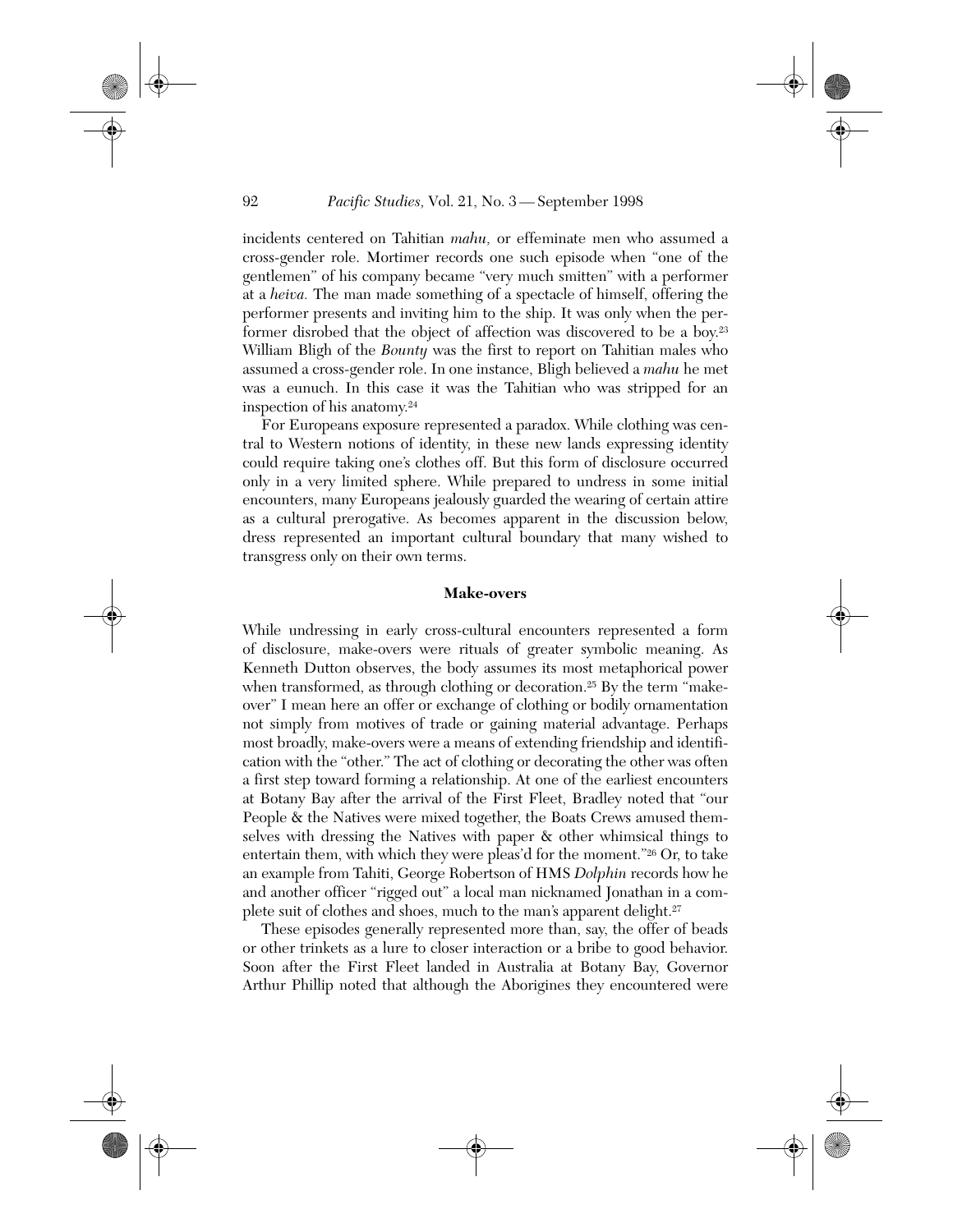naked, they "seemed fond of ornaments." Some beads and red baize material were left on the beach, and the Aborigines put them "round their heads and necks."28 Arguably such interaction lacked the intimacy and significance of encounters where Europeans more actively engaged in dressing or decorating Aborigines in a fashion similar to their own (and vice versa). On more than one occasion, for example, officers of the First Fleet shaved some of the Aboriginal men they met as a sign of sociability and their good intentions.29

Make-overs might also symbolize more lasting relationships as opposed to chance meetings. The Aborigine Bennelong was initially taken captive in November 1788 at Port Jackson. He was shaved, washed, and clothed, although apparently little trusted by his captors since his make-over included an iron shackle on one leg.30 Later, however, he was reported to have become reconciled to living with Europeans and constantly accompanied Governor Arthur Phillip. Phillip dressed him in a pair of trousers and a thick kersey jacket. He also gave Bennelong a short sword, "to make him sensible of the confidence he placed in him." According to one contemporary, Bennelong "was not a little pleased at this mark of confidence."31

At one extreme a make-over might even involve taking islanders back to Europe, where they could not only be garbed in Western clothes but also be introduced to every aspect of Western culture. At Cook's second visit to the Society Islands in 1773, the man Omai left at his own request with the ship *Adventure* under Captain Tobias Furneaux. He spent two years in London, and once in England, Joseph Banks dressed him in the latest fashions.<sup>32</sup> When Omai eventually left England with Cook on the *Resolution* in July 1776, he was said to carry with him "infinite variety of dresses."33

Make-overs frequently took the form of exchanges. On the west coast of Van Diemen's Land in January 1802, Baudin's naturalist, Leschenault, was offered a necklace of polished shells when he encountered a small party of Aborigines.34 During the same encounter, one Aborigine swapped his kangaroo skin for a jacket but then quickly abandoned the fabric after stripping off the buttons.35 When the Frenchman La Billardière, botanist with D'Entrecasteaux, encountered Aborigines at Van Diemen's Land in 1793, he received a shell headband from a young man. When he responded by tying a handkerchief around the Aboriginal man's head, it is said he "expressed the greatest joy."36 In a similar incident at Oyster Bay, Van Diemen's Land, Mortimer noted that when one of his party offered an Aboriginal man a silk handkerchief, the man reciprocated with a skin headband.<sup>37</sup>

In the Tahitian context, it was apparently common for Tahitians to make over their Western visitors. When Captain Samuel Wallis visited Tahiti in 1767, he was invited ashore by the local dignitary "Queen" Purea (Oberea)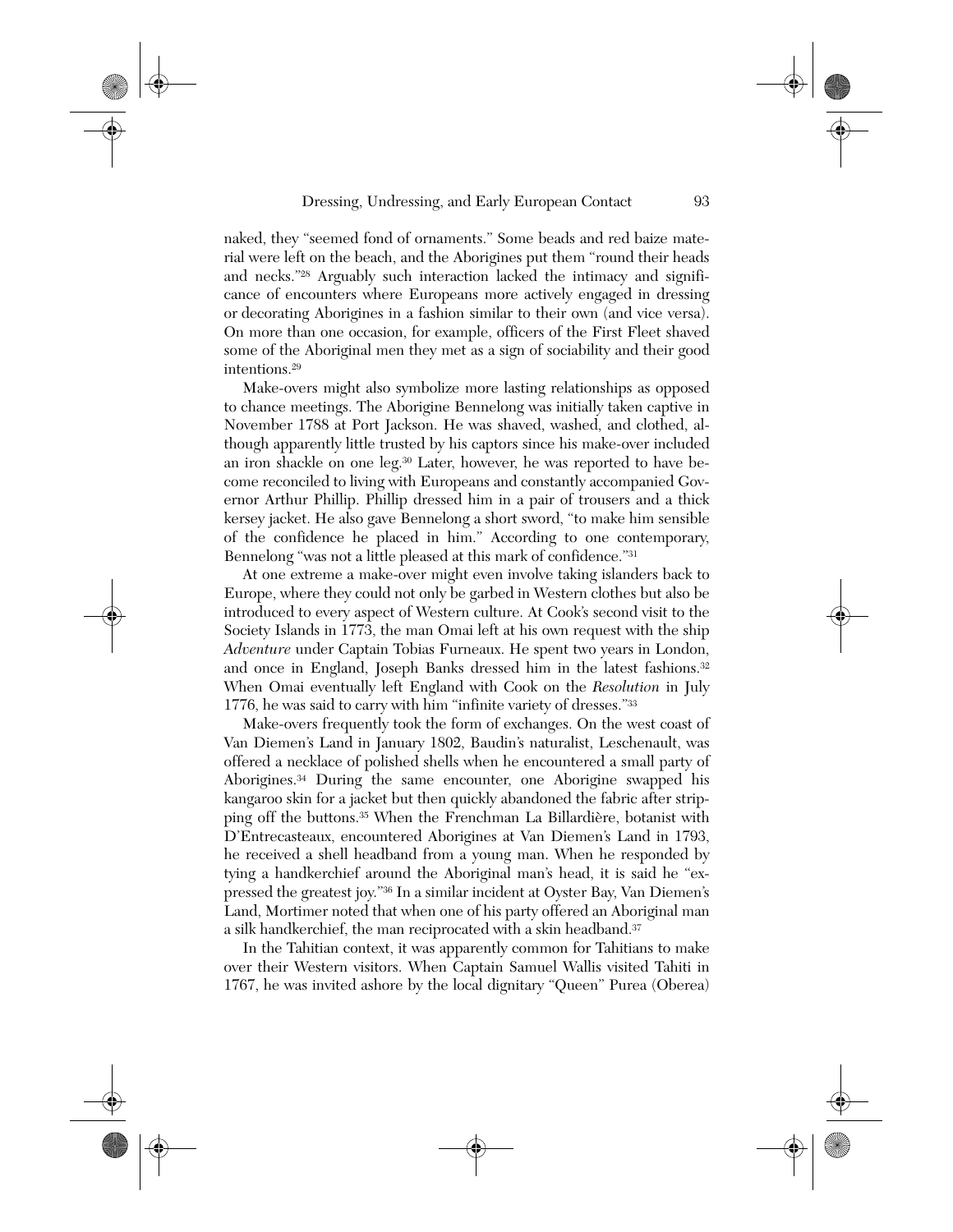and, according to Wallis, clothed "after their manner."38 Similar rituals seem to have been a matter of course, conferring status on the receiver as a valued guest. When the First Fleet ship *Lady Penrhyn* stopped at Tahiti in July 1788, the captain and the surgeon were wrapped with cloth and matting. The surgeon, Arthur Smyth, professed that "walking under such a load of cloth & feathers made me almost ready to faint."39 Similarly, George Hamilton of the *Pandora* records that when Ottoo and his "two queens" visited the ship, they wrapped cloth around the captain's waist, noting this was an "indispensable ceremony." When one of the Tahitian women expressed an interest in the captain's laced coat, "he immediately put it on her with much gallantry."40

Traditionally, barkcloth and fine mats played an important role in Tahitian social transactions, and an exchange of cloth often served to validate an agreement.41 It may be that in some cases Europeans unwittingly entered into compacts they had little understanding of. From their point of view, however, it seems that the gift was often of less importance than being dressed in a Tahitian style. When William Bligh first arrived at Tahiti in October 1788, he noted that a local chief's wife and sister, "in a very obliging manner, came to me with a mat, and a piece of their finest cloth, which they put on me after the Otaheite fashion."42 At another chiefly meeting a couple of days later, Bligh recorded, another piece of cloth was "put over my shoulders, and round my waist, in the manner the chiefs are clothed."<sup>43</sup> Mortimer, visiting Moorea in August 1789, recorded that the local "king" and his wife presented them with cloth, and they "were obliged to undergo the ceremony of having it wrapped round us, as usual."44

On other occasions Europeans submitted to forms of bodily adornment, again analogous to exchanges and gifts of clothing. At Van Diemen's Land some of Baudin's party allowed the local "beauties" to smear their faces with charcoal. Baudin reported that, as a result, the men could only be recognized by their clothes.45 Many Europeans visiting Tahiti acquired tattoos. They included not only common seamen, but those with more respectable credentials. Joseph Banks allowed himself to be tattooed, later showing off his arm to polite society in England.46 Fletcher Christian of the *Bounty* had a star tattooed on his chest and another pattern on his buttock.47 Arthur Smyth recorded that when his ship visited Tahiti in 1788, most on board were tattooed, including himself and the captain.<sup>48</sup> At least some Europeans were cognizant that such bodily adornment represented a form of social communication not unlike clothes. James Morrison pointed out that the deficiency of tattoos or other bodily markers for Tahitians would be analogous to Europeans going naked.49 For Tahitians tattoos were of spiritual, aesthetic, and social significance.50 Europeans were perhaps most inclined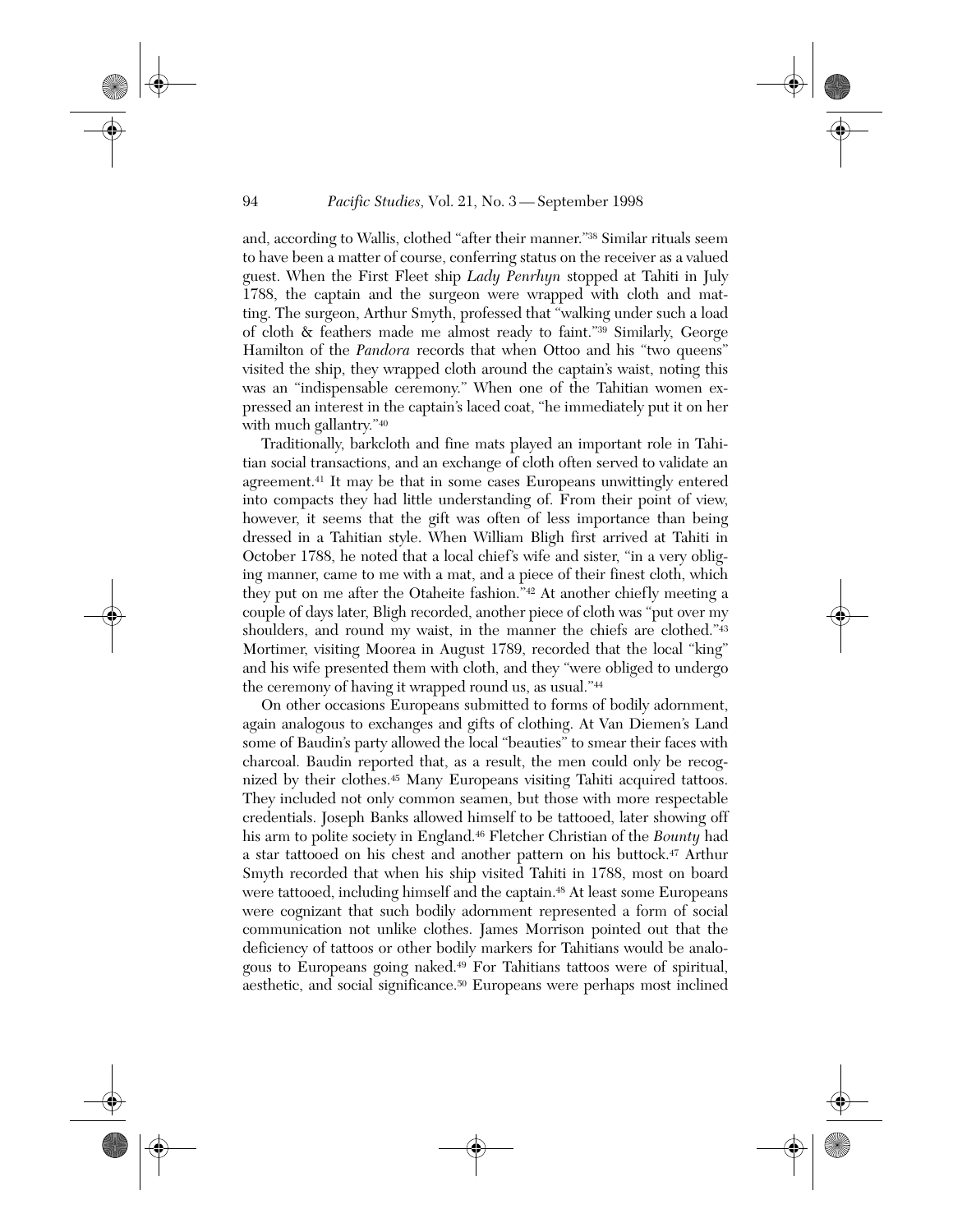to view tattoos as a souvenir. Nevertheless, simply the process of being tattooed represented a shared experience with their Tahitian hosts.

While at least on the surface exchanges of dress or decoration facilitated more trusting relations, there were less altruistic motives at play as well. On some occasions make-overs provided an opportunity for greater sexual intimacy. John White, surgeon general with the First Fleet of convicts to Australia, on one occasion tore his handkerchiefs into strips flirtatiously to decorate the body of an Aboriginal woman at Manly Cove. When the woman admired the buttons on his coat, he threaded them on a string and tied them around her waist.51 William Bradley notes another early incident in which an Aboriginal woman was drawn to their boat, where they "ornamented this naked Beauty with strings of Beads & buttons, round her neck, arms & waist."52 La Billardière enacted a similar ritual at Van Diemen's Land in 1793. He offered his pantaloons to a young Aboriginal woman, then insisted on helping the woman put the garment on. According to La Billardière, he and his fellows "behaved with all the gravity we could on the occasion."53

As La Billardière's remark suggests, make-overs could involve an element of humor or jest at the other's expense. When an Aboriginal man was given a shirt, for example, Bradley drolly recorded, "this new skin he seem'd much pleas'd with, but appear'd to be deprived of the use of his limbs while within it."54 Even if such jokes were relatively good-natured, they hint at the underlying power relations present. If make-overs afforded an opportunity of crossing cultural boundaries, they could also involve a positioning of authority.

In the Australian context, Bob Hodge and Vijay Mishra make much of an early incident involving Philip Gidley King, a naval officer with the First Fleet. During one encounter with a party of Aborigines, the men appeared to proffer an Aboriginal woman to the Europeans. King reacted by placing his handkerchief over the woman's genitals. Hodge and Mishra suggest that this action can be read as an essentially political encounter. Placing the handkerchief might serve as a symbolic taking of possession, a claim of offered "property." The Aborigines' offer of their women could be read by King and his party as mirroring a renunciation of land rights. At the same time, King's gesture of covering the woman's nakedness might be interpreted as a sign of moral superiority and hence Europeans' fitness to rule.55

Although the interpretation of Hodge and Mishra is questionable, relations of power are evident in other dress interchanges. Some Europeans resisted offers of indigenous dress, presumbably viewing them as a threat to their cultural integrity, personal identity, or status. When "Queen" Purea entreated George Robertson to take off his clothes and wear her gift of local apparel, Robertson declined. Eventually he did agree to wear Purea's gift over his own clothes, an arrangement that he reported made the Tahitians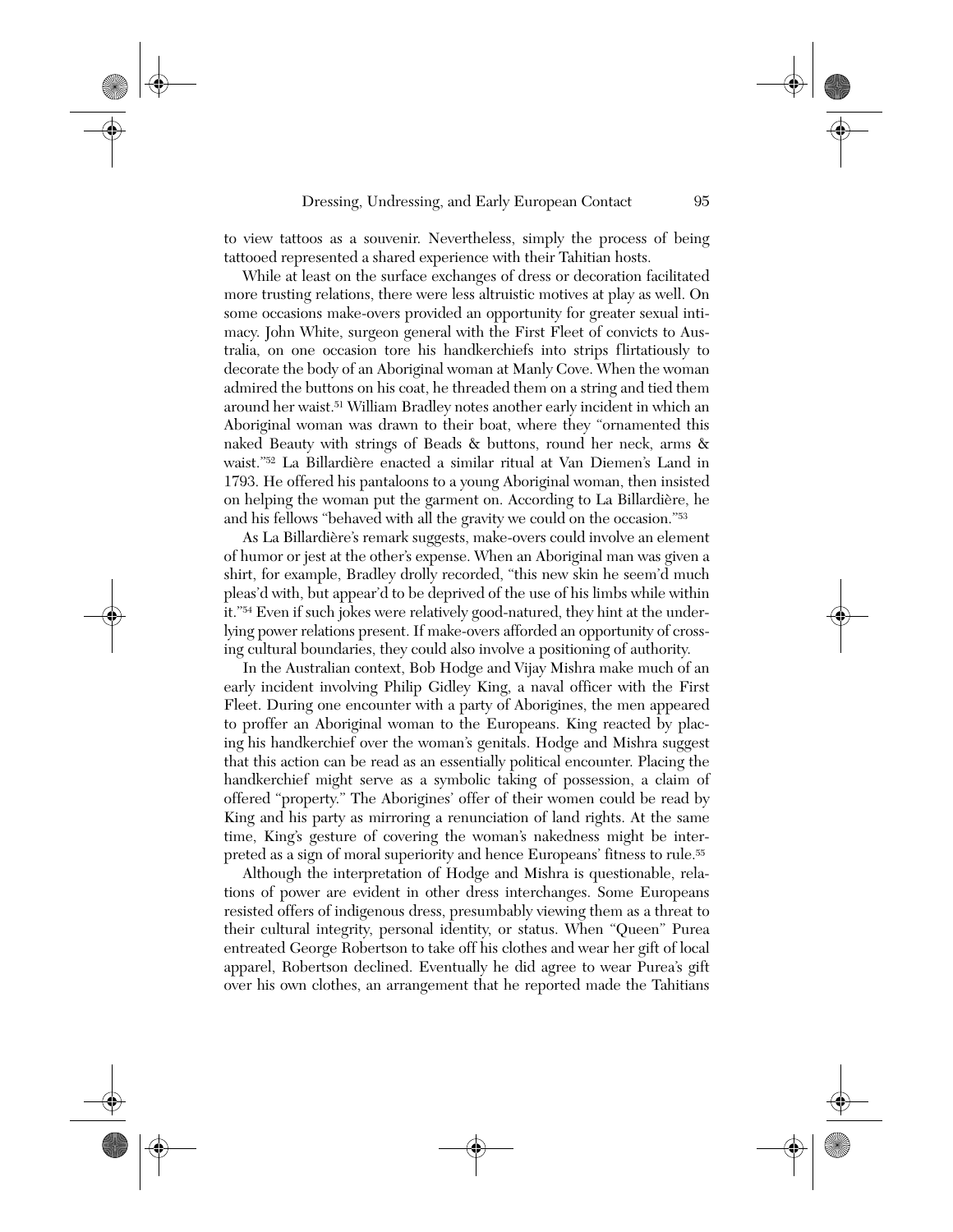"very happy."56 William Bligh apparently declined a meeting with the young royal Ottoo because it would have involved baring his shoulders.57 Another example is offered when the *Bounty* mutineers returned to Tahiti and sought an audience with the young "king" Areepaeea. When they were told they would have to bare their heads and shoulders, the *Bounty* crew refused, insisting this was not their custom. In time a compromise was reached in which each *Bounty* man was provided with a piece of Tahitian cloth to put over his shoulders and remove in the king's presence.58

Such resistance again underlines the participants' awareness of the importance of dress in cross-cultural transactions. At one level, European clothing was the most visible marker of Western "civilization." Perhaps those most insecure about their own status would have most tenaciously clung to their own apparel. When Captain James Cook visited Tonga, he was determined to witness an Insai ceremony, ignoring requests by the locals to leave. Eventually he was allowed to stay, conditional on his baring his shoulders. Cook apparently felt certain enough of his authority to comply. But this action caused profound discomfort among some of his junior officers, one recording his unease at viewing Cook's "hair hanging loose and his body naked down to the waist."59

Because of the symbolic meanings attached to dress, such episodes were intimately linked to issues of identity and cultural boundaries. Make-overs could represent in some sense a sharing of identity, placing the individuals concerned on more intimate terms. Especially in initial encounters, I believe make-overs served most often as tacit messages of friendship or goodwill. Similar dress put the participants if not on an equal footing, at least on one in which their perceived differences were less emphasized. The offer of clothing or other bodily ornamentation helped lower cultural barriers and provide a material link between individuals. At the same time, though, exchanges of dress were fraught with ambiguity. Rituals involving dress, as dress itself, could involve a mocking of the cultural other, sexual titillation, or displays of power. The possibility of multiple interpretations is still more evident when dress was appropriated across cultural boundaries.

### **Appropriation**

I have used the term "make-over" principally to describe those transactions where dress or bodily adornment is proffered by indigines to Europeans or vice versa. I am using the term "appropriation" to categorize those instances where individuals or groups voluntarily and unilaterally decide to assume the dress of another culture. Tattoos might be viewed as on the cusp of makeovers and appropriations, depending on the degree to which the process was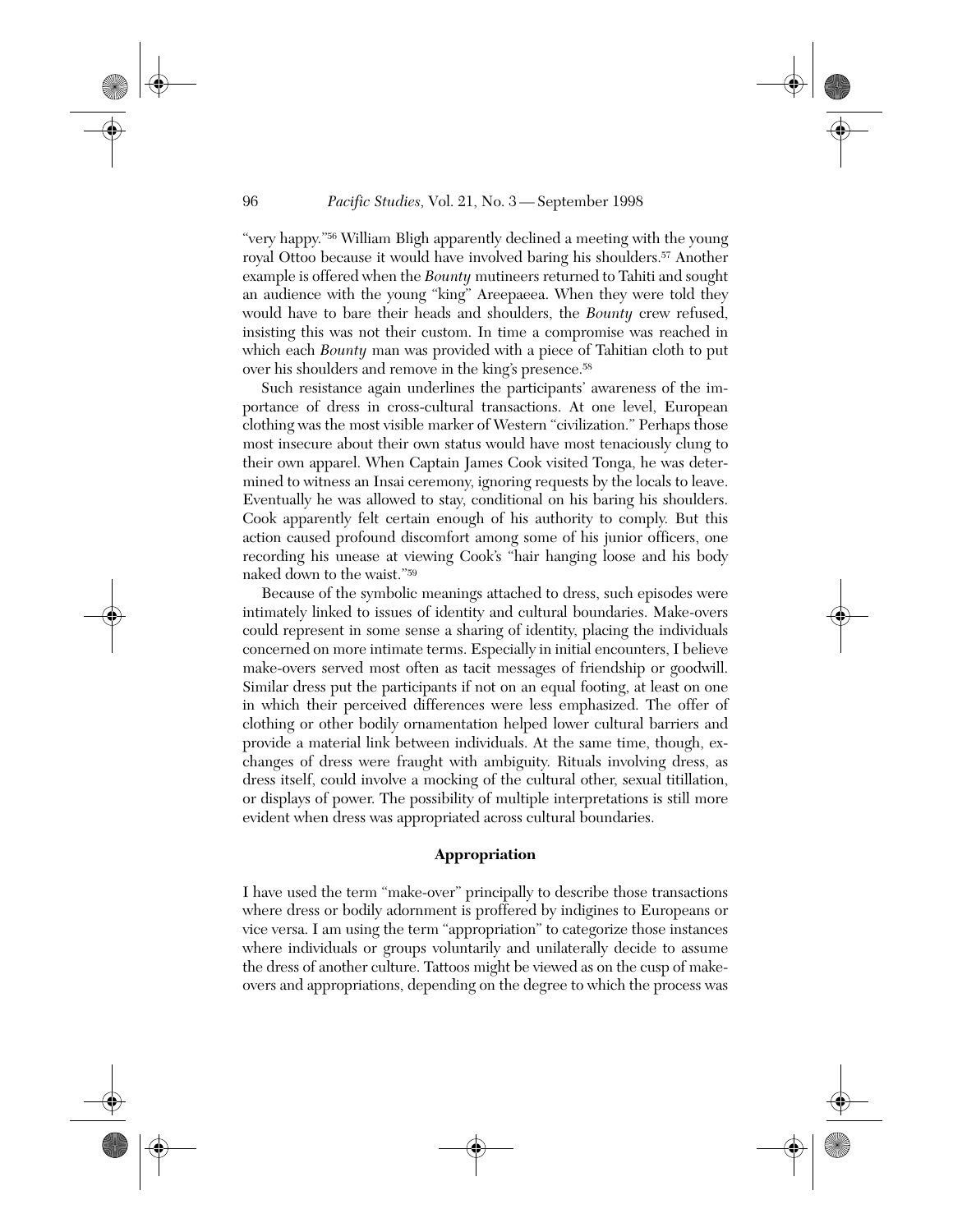instigated by the Tahitians or the result of an individual European's initiative. Tattoos at least required a Tahitian artisan to perform the tattooing, whereas appropriations were not necessarily cooperative enterprises. Appropriations are in fact the most difficult to generalize about, since even more than exposures or make-overs they can be related to an array of individual motives. Nevertheless, the appropriation of dress across cultural boundaries was again an important mode of symbolic communciation in early encounters.

The possible motives for adopting the dress of others are diverse. Whereas with exposure and make-overs the intended audience is often assumed to be the cultural other, with appropriation the intended audience is more ambiguous. One might adopt cross-cultural dress to impress one's fellows, to present a certain image to foreigners, or simply to fulfill a personal whim. Both motivation and meaning may be specific to the individual. For some, appropriation might be primarily a sensory or aesthetic experience. Islanders might appropriate Western clothing into their own fashion systems.<sup>60</sup> Many came up with hybrid ensembles that represented something more cosmopolitan than either European or Pacific dress alone. Adopting the dress of a different culture might symbolize a step outside of ordinary character, status, or relationships.61 Whereas I have argued that exposure and makeovers were performed mainly to facilitate relations between cultures, the appropriation of dress could convey resistance.<sup>62</sup> Clothing could be used to challenge cultural stereotypes. Certain styles of dress made ideological claims. As Gail Low discusses in the context of Rudyard Kipling's fiction, cultural cross-dressing may create a sense of freedom and pleasure through the consumption of another's culture. Not only is there the pleasure of crossing cultural barriers, but there is the further pleasure of reestablishing those boundaries once the dress of the other is discarded.<sup>63</sup>

During his stay at Tahiti with the *Endeavour,* Joseph Banks took to wearing a local-style turban of barkcloth.64 One might presume this to be an outward sign of his sympathetic interest in Tahitian culture. For some Europeans the adoption of local dress could signal a dramatic change in identity. When one of Captain Cook's crew deserted ship at Raiatea in the Society Islands, he was discovered, according to a contemporary, "lying down between two women with his Hair stuck full of flowers & his Dress the same as that of the Indians."65 Metamorphoses were rarely so complete, and such examples of Europeans adopting local dress in its entirety during the early contact period are relatively rare. As already noted, there were strong motives for Europeans to maintain their sense of difference (i.e., their sense of superiority). As Margaret Maynard points out in her study of clothing in colonial Australia, early government authorities exercised special concern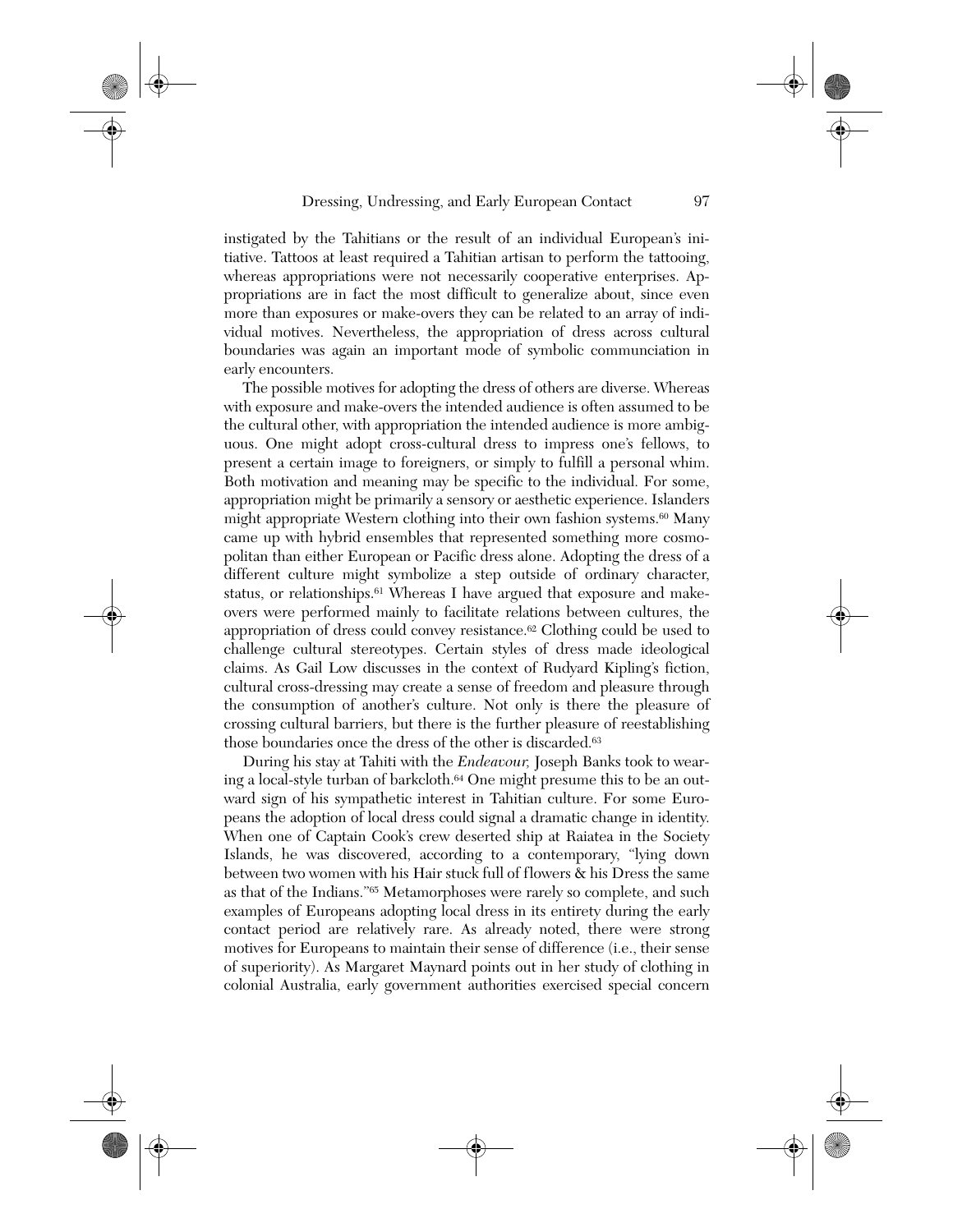about the lack of apparel supplied to convicts. For Europeans to appear naked represented a blurring of racial boundaries.<sup>66</sup> With the process of colonization, concern about appropriate dress for Europeans generally rigidified.

At least some Western observers were prepared to admit the practical benefits of local dress, if not adopting it wholesale. George Forster juxtaposed the "simple dress" of those at Tahiti to "the coarse awkward garments of a set of seafaring Europeans."67 Sydney Parkinson, following his experience at Tahiti with James Cook, considered that Europeans had carried clothing to an extreme, with negative effects on their constitution.<sup>68</sup> But this view rarely meant an abandonment of Western clothing for the local product. Such observations were generally intended in a philosophical vein rather than to elicit a change of fashion.

In a way analogous to Europeans' exposure in early encounters, the appropriation of Western dress by Pacific peoples could represent a narrowing of difference. Adopting the other's dress was a means of entering another culture. Some may have assumed that adopting the dress of powerful foreigners would convey more personal power to themselves.69 When one Tahitian dressed in a linen frock and trousers as well as taking an English name, George Forster assumed the man "expected to have greater consequence in the character of an English sailor."70

Cross-cultural dressing could also create unease, especially if it involved a mixing of dress outside the norms of Western practice. James Cook, returning Omai to his native land in 1777, was disconcerted by his mix and match of various attires. Cook disapprovingly described how, on one occasion when visiting a Tongan chief, Omai "dressed himself not in English dress, nor in Otaheite, nor in Tongatabu nor in the dress of any country upon earth, but in a strange medly of all he was possess'd of."71 With hindsight, one might speculate that Omai wished to display his wide experience of the world through the breadth of his wardrobe. For Cook, Omai's mixing of clothing styles presumably represented a transgression of proper boundaries. At least metaphorically such mixed ensembles challenged the binary divide between European and Pacific Islander.

In early encounters, opportunities for appropriation of Western clothing were fairly narrow. Soon after the arrival of the First Fleet at Botany Bay, some Europeans quickly became annoyed with Aborigines trying to snatch their hats.72 At Tahiti articles of dress or ornaments might be exchanged for sexual favors. Some resorted to theft, although the penalties for those caught could be severe. A Tahitian woman who stayed with one of the "young gentlemen" from the *Pandora* stole all of the man's linen one evening. She was punished by having one of her eyebrows and half of the hair on her head shaved off, a punishment believed appropriate for what was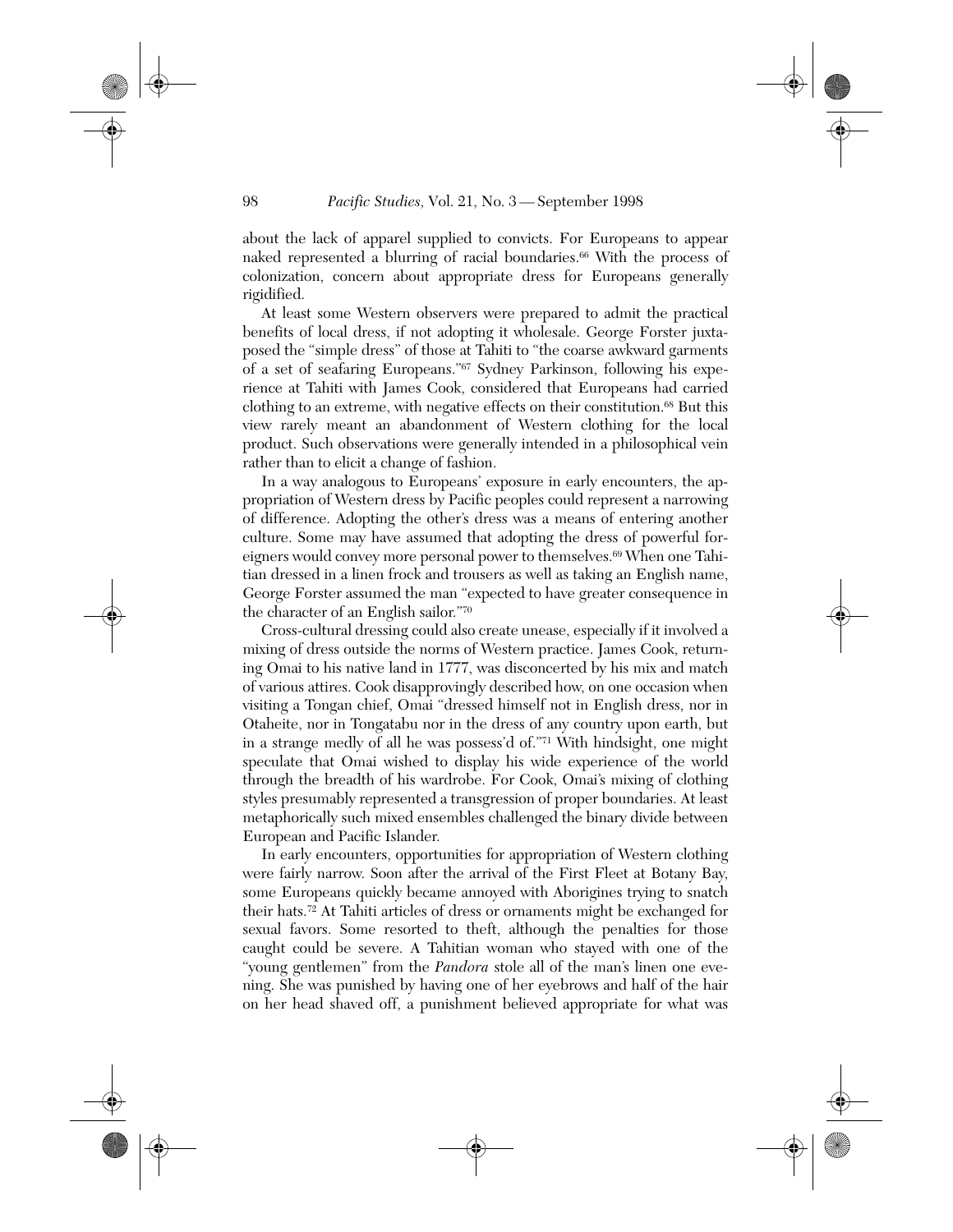largely considered an act of vanity.73 In later years the acquisition of Western dress often became central to local economies. Visiting Tahiti in 1838, Honoré Jacquinot lamented that the people's energies were oriented largely toward buying clothes from missionaries at exorbitant prices. He complained that "miserable European rags have replaced their picturesque natural costume."74

Numerous commentators have remarked on a hardening of racist attitudes in the early nineteenth century that contrasted with an earlier curiosity and empathy characteristic of the Enlightenment.75 Nudity among indigenous peoples was considered more offensive with the process of white settlement. When the draughtsman J. Arago visited Sydney in the early 1800s, he professed to being shocked by the "disgusting spectacle of hideous nakedness."76 By this time missionaries were systematically attempting to impose new standards of dress in the Pacific islands, make-overs that had more to do with cultural imperialism than with the forging of relationships at initial encounters.

Yet at the same time there remained an acute ambivalence toward the adoption of Western dress. As with the reasons for appropriating foreign dress, the sources of resentment might be similarly diverse. The adoption of Western clothes might be interpreted by Europeans as a marker of indigines' cultural inauthenticity or as a challenge to notions of racial hierarchy.77 Similar dress could narrow the differences on which colonial inequality was predicated. Given that dress was often taken as a sign of power designating the wearer's status, those assuming Western clothing could be viewed as challenging the power structure. European commentators frequently attempted to expose the essential "native" beneath Western dress. To take but one example, Beatrice Grimshaw, writing at the turn of the twentieth century, provided a fund of anecdotes in her South Seas travelogue to illustrate the dissonance between islanders' dress and behavior. These included the Cook Island laundress who wore her nightwear to church and the island bride who made fourteen changes of silk dresses during her wedding reception.78 Islanders or Aborigines' distinctive usage of Western fashion was often taken as evidence of difference and inferiority. While indigenous people might adopt the outward trappings of "civilization," many Europeans apparently believed this appropriation belied an unaltered primitivism.

## **Conclusion**

Early cross-cultural encounters had some of the qualities of a masquerade or carnival where people might take special license in their dress as well as behavior. Europeans' removal of clothing at some early encounters literally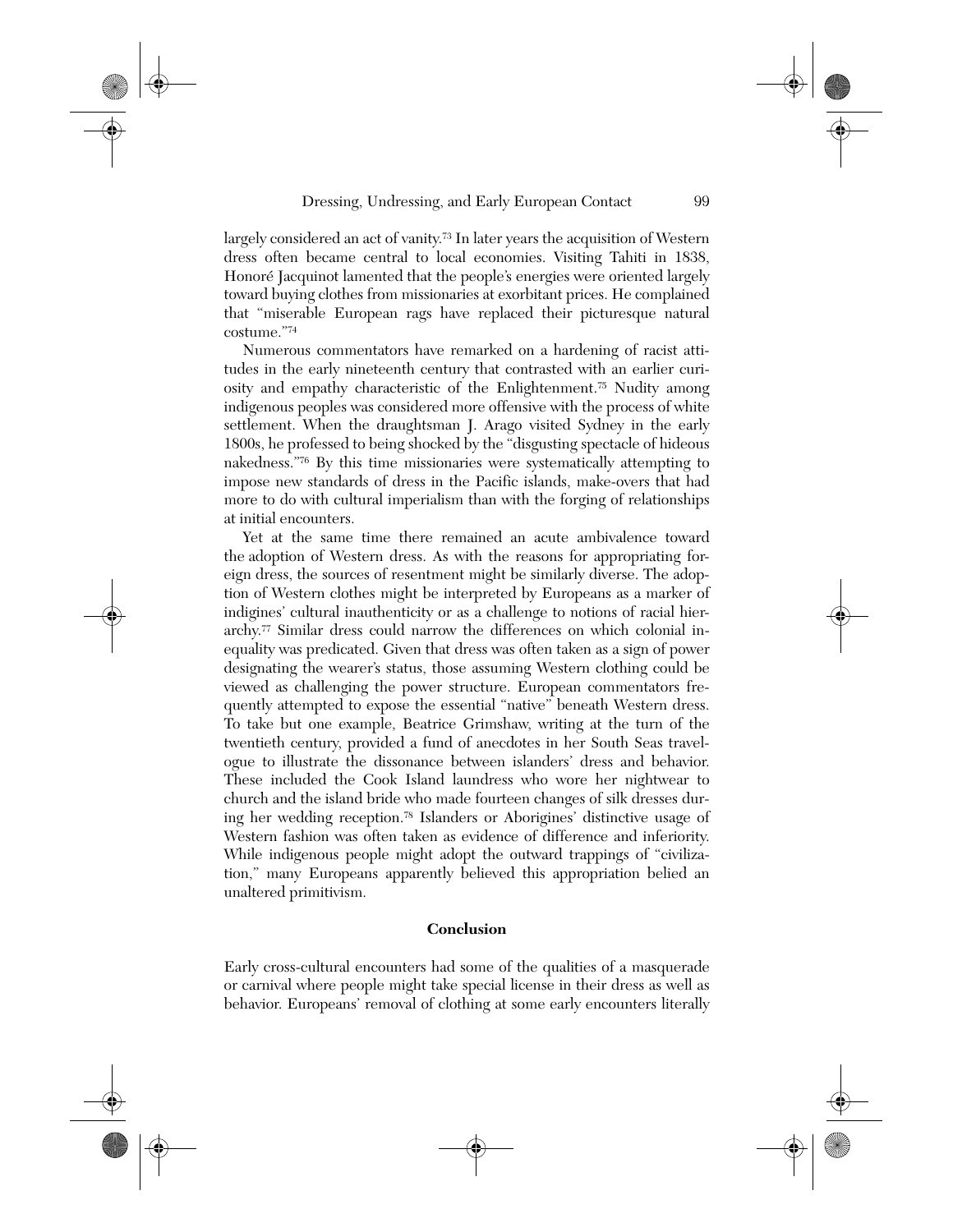removed a buffer between themselves and members of another culture. Make-overs also opened up a form of dialog and might offer a symbolic form of affiliation. The appropriation of another's dress further implied at least some level of cultural understanding. These rituals helped break down visible barriers between cultures and were important modes of communication in initial encounters. Cultural cross-dressing represented at one level signs of both freedom and submission. With the submission to another's cultural practices came the freedom of crossing cultural boundaries.79

At the same time, the discourse of exposure, make-over, and appropriation could create new ambiguities. As fashion theorist Fred Davis emphasizes, the possibility of alternative and contradictory interpretations is endemic in clothing communication.<sup>80</sup> The very act of attempting to transcend cultural barriers through dress could foster new instabilities. If crosscultural dressing was liberating, it also embodied a threat. This ambiguity is most evident in the ambivalence toward the appropriation of Western dress that became increasingly apparent as the process of colonization progressed. In part it reflected the ambiguity of the colonial enterprise. If Europeans wished to convert Pacific peoples to their way of life, they also often wished to preserve difference.

Dress and undress, always open to changing responses and interpretations, continue to mediate colonial (or postcolonial) encounters. While the symbolic meanings have changed, one can still recognize the rituals I have outlined in the tourist who strips on the beach at Club Med, the Tahitian tour guide who is given gifts of Western dress, or the Anglo-Australian who wears an Aboriginal motif T-shirt. Dress forms part of a dialog not only between cultures but between past and present.

#### **NOTES**

1. Hildi Hendrickson, *Clothing and Difference: Embodied Identities in Colonial and Post-Colonial Africa* (Durham: Duke University Press, 1996), 15.

2. Joanne B. Eicher, ed., *Dress and Ethnicity: Change across Space and Time* (Oxford: Berg, 1995), 1.

3. Susan Kaiser, *The Social Psychology of Clothing: Symbolic Appearances in Context* (New York: Macmillan, 1990), 241.

4. Bernard Smith, *European Vision in the South Pacific* (Sydney: Harper and Row, 1984), 5; O. H. K. Spate, *The Pacific since Magellan,* vol. 3: *Paradise Found and Lost* (Canberra: Australian National University Press, 1988), 246.

5. Péron manuscript quoted in Geoffrey Dutton, *White on Black: The Australian Aborigine Portrayed in Art* (Melbourne: Macmillan, 1974), 23, 146.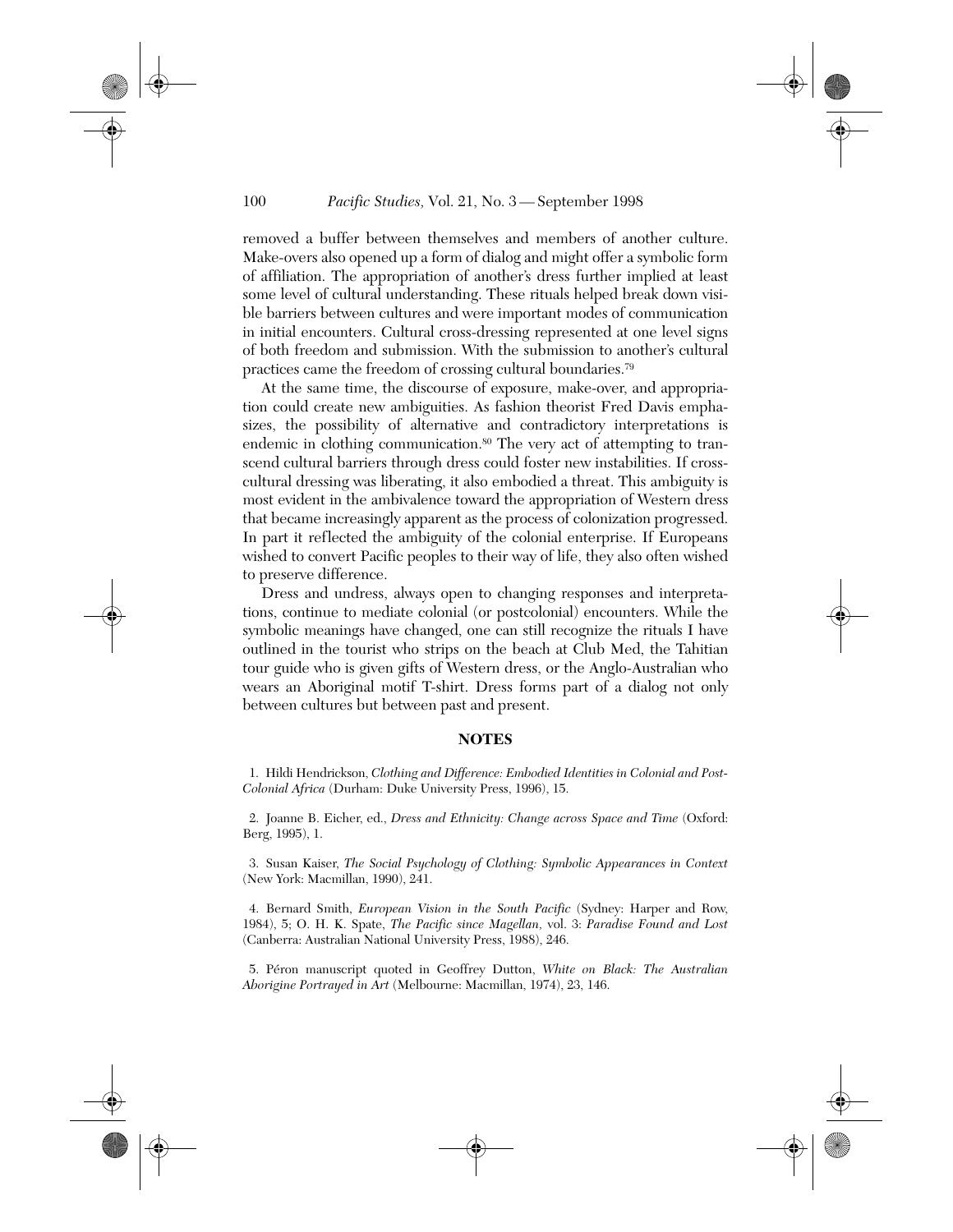#### Dressing, Undressing, and Early European Contact 101

6. Quoted in Edward Duyker, *An Officer of the Blue: Marc-Joseph Marion Dufresne, South Sea Explorer, 1724–1772* (Melbourne: Melbourne University Press, 1994), 129. See also D. J. Mulvaney, *Encounters in Place: Outsiders and Aboriginal Australians, 1606–1985* (St. Lucia: University of Queensland Press, 1989), 29; Jan Kociumbas, *The Oxford History of Australia,* vol. 2: *1770–1860, Possessions* (Melbourne: Oxford University Press, 1992), 86.

7. William Ellis, *An Authentic Narrative of a Voyage* (Amsterdam: N. Israel, 1969 [1782]), vol. 1, 17.

8. John Hunter, *An Historical Journal of Events at Sydney and at Sea, 1787–1792* (Sydney: Angus and Robertson, 1968 [1793]), 52–53.

9. Douglas L. Oliver, *Ancient Tahitian Society,* vol. 1: *Ethnography* (Canberra: Australian National University, 1974), 152–154.

10. See Naomi Tarrant, *The Development of Costume* (London: Routledge, 1994), 11.

11. Louis de Bougainville, *A Voyage round the World,* trans. John Reinhold Forster (Amsterdam: N. Israel, 1967 [1772]), 219.

12. George Mortimer, *Observations and Remarks Made during a Voyage in the Brig* Mercury (New York: Da Capo Press, 1975 [1791]), 26–27.

13. William Bradley, *A Voyage to New South Wales: The Journal of Lieutenant William Bradley RN of HMS* Sirisu, *1786–1792* (Sydney: Public Library of New South Wales, 1969), 63. See also pp. 60, 71, 118.

14. Arthur Bowes Smyth, *The Journal of Arthur Bowes Smyth: Surgeon,* Lady Penrhyn, *1787–1789* (Sydney: Australian Documents Library, 1979), 58.

15. Jules S. C. Dumond d'Urville, *Two Voyages to the South Seas,* trans. Helen Rosenman (Melbourne: Melbourne University Press, 1992), 8.

16. Nicolas Baudin, *The Journal of Post Captain Nicolas Baudin,* trans. Christine Cornell (Adelaide: Libraries Board of South Australia, 1974), 324.

17. Bougainville, *A Voyage round the World,* 300–301.

18. Bligh, in George Mackaness, ed., *A Book of the "Bounty": William Bligh and Others* (London: Dent, 1981), 60–61, 69.

19. Frank Horner, *Looking for La Pérouse: D'Entrecasteaux in Australia and the South Pacific, 1792–1793* (Melbourne: Melbourne University Press, 1995), 135.

20. Anders Sparrman, *A Voyage round the World with Captain Cook in HMS* Resolution, trans. Huldine Beamish and Averil Mackenzie-Grieve (London: Robert Hale, 1953), 72.

21. Bougainville, *A Voyage round the World,* 250.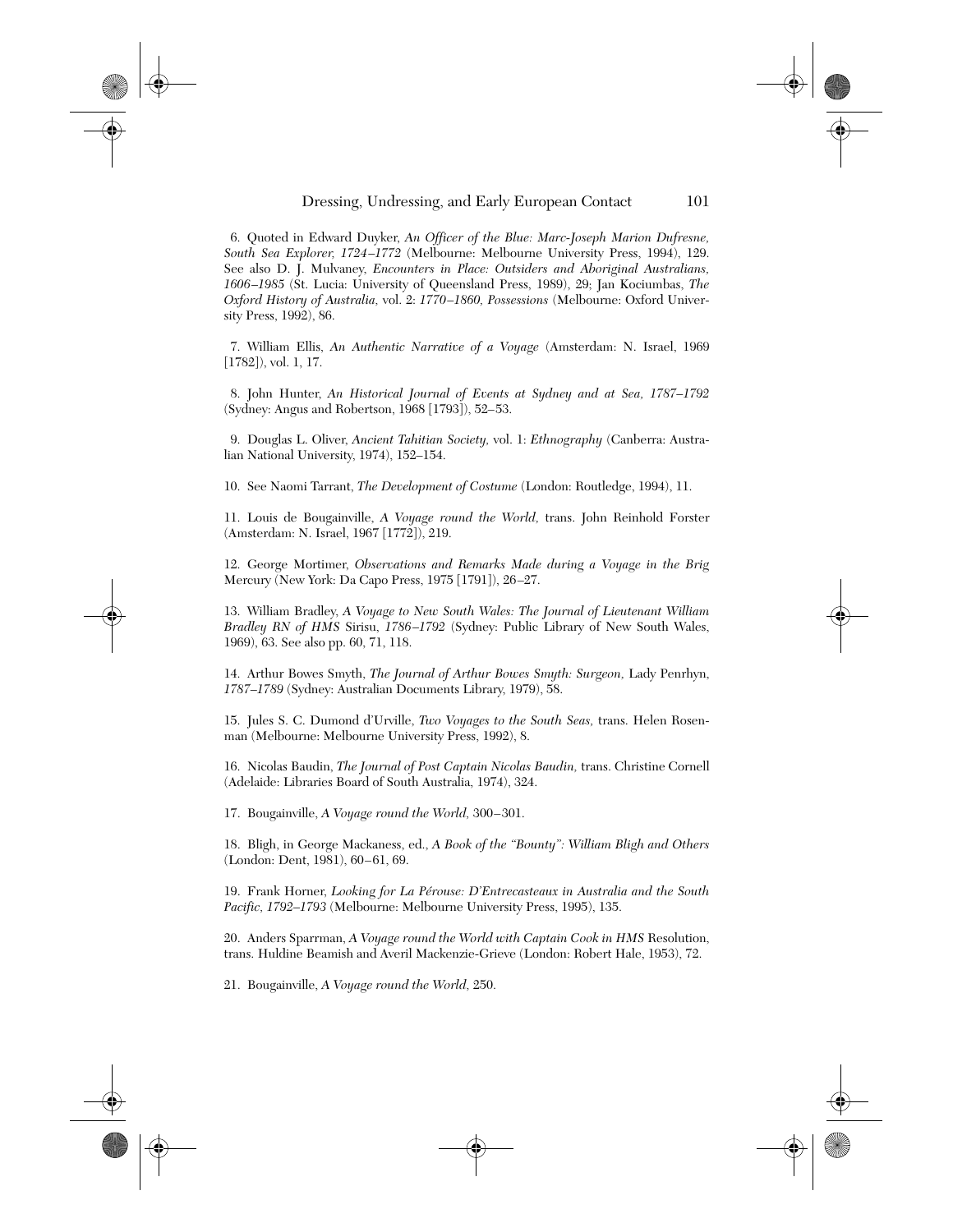22. Mortimer, *Observations and Remarks,* 219.

23. Ibid., 47.

24. Rudi C. Bleys, *The Geography of Perversion: Male-to-Male Sexual Behaviour outside the West and the Ethnographic Imagination, 1750–1918* (London: Cassell, 1996), 78.

25. Kenneth Dutton, *The Perfectible Body: The Western Ideal of Physical Development* (London: Cassell, 1995), 15.

26. Bradley, *A Voyage to New South Wales,* 59.

27. Quoted in Hugh Carrington, ed., *The Discovery of Tahiti* (London: Hakluyt Society, 1948), 193.

28. Governor Phillip to Lord Sydney, 15 May 1788, *Historical Records of Australia,* series 1, vol. 1, 24–25.

29. Bradley, *A Voyage to New South Wales,* 105, 139.

30. Ibid., 183.

31. Hunter, *Historical Journal, 1787–1792,* 404.

32. David Conner and Lorraine Miller, *Master Mariner: Capt. James Cook and the Peoples of the Pacific* (St. Lucia: University of Queensland Press, 1979), 31.

33. George Forster, *A Voyage round the World* (London: B. White, 1777), vol. 1, xvi.

34. Baudin, *Journal,* 302.

35. Ibid., 305.

36. Horner, *Looking for La Pérouse,* 128–129; quoted in Dutton, *White on Black,* 20–21.

37. Mortimer, *Observations and Remarks,* 19.

38. Quoted in Neil Rennie, *Far-Fetched Facts: The Literature of Travel and the Idea of the South Seas* (Oxford: At the Clarendon Press, 1995), 86.

39. Smyth, *Journal,* 104.

40. Edward Edwards and George Hamilton, *Voyage of H.M.S. "Pandora,"* ed. Basil Thomson (London: Francis Edwards, 1915), 107.

41. Oliver, *Ancient Tahitian Society,* vol. 2: *Social Relations,* 588–589.

42. William Bligh, *A Voyage to the South Sea* (Adelaide: Libraries Board of South Australia, 1969 [1792]), 63.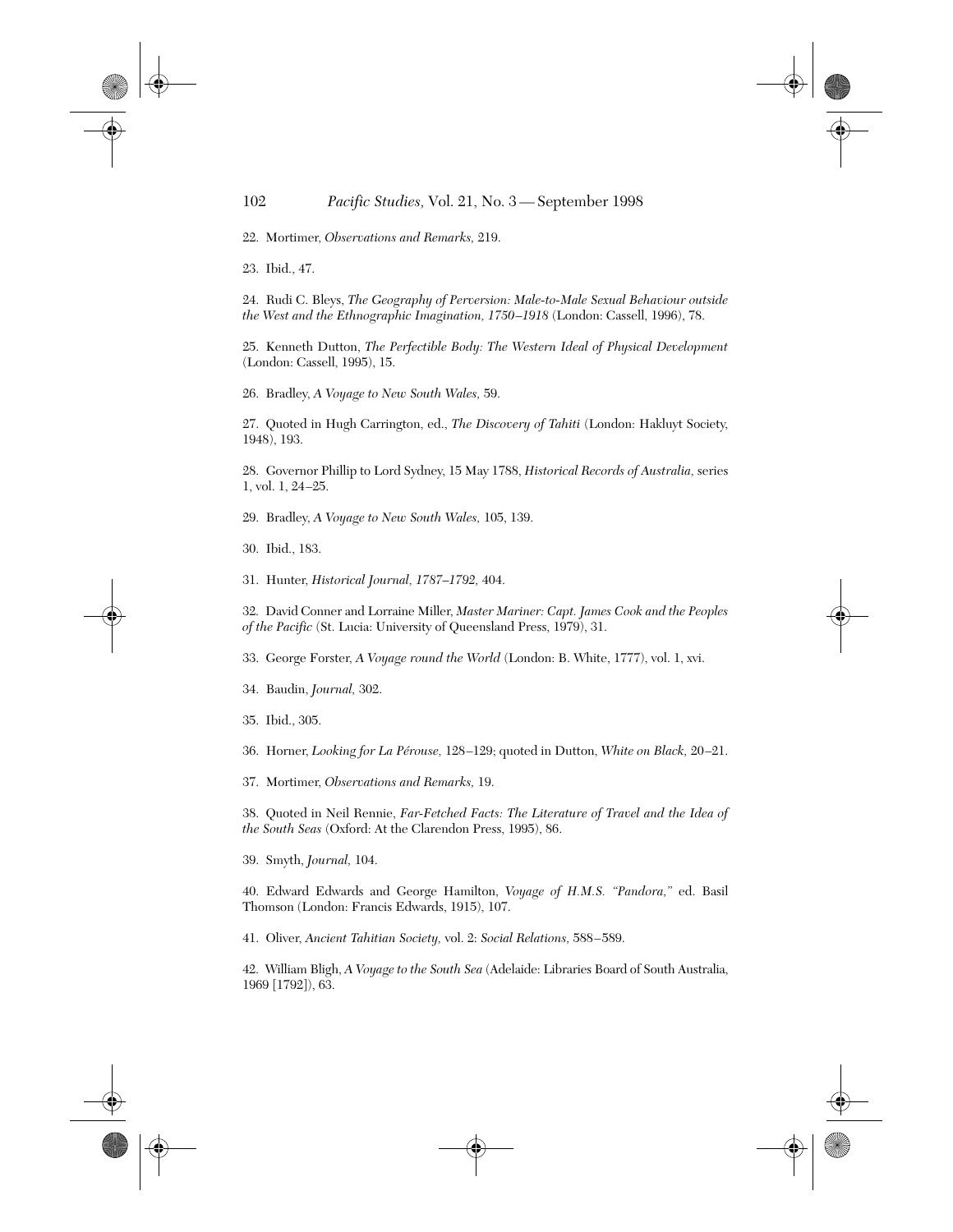- 43. Ibid., 69.
- 44. Mortimer, *Observations and Remarks,* 38.
- 45. Baudin, *Journal,* 324; Dutton, *White on Black,* 23.

46. Alan Moorehead, *The Fatal Impact: An Account of the Invasion of the South Pacific, 1767–1840* (London: Hamish Hamilton, 1966), 27.

47. Greg Dening, *The* Bounty: *An Ethnographic History* (Melbourne: Melbourne University Press, 1989), 5.

48. Smyth, *Journal,* 105.

49. James Morrison, *The Journal of James Morrison, Boatswain's Mate of the* Bounty (London: Golden Cockerel Press, 1935), 219.

50. Oliver, *Ancient Tahitian Society,* vol. 1, 433.

51. John White, *Journal of a Voyage to New South Wales,* ed. Alec H. Chisholm (Sydney: Angus and Robertson, 1962), 160.

- 52. Bradley, *A Voyage to New South Wales,* 72.
- 53. Quoted in Dutton, *White on Black,* 20–21.
- 54. Bradley, *A Voyage to New South Wales,* 99.

55. Bob Hodge and Vijay Mishra, *Dark Side of the Dream: Australian Literature and the Postcolonial Mind* (Sydney: Allen and Unwin, 1991), 33.

- 56. Quoted in Carrington, *Discovery of Tahiti,* 214–215.
- 57. Bligh, *A Voyage to the South Sea,* 136.
- 58. Morrison, *Journal,* 77–78.
- 59. Quoted in Conner and Miller, *Master Mariner,* 62.
- 60. See Jennifer Craik, *The Face of Fashion* (London: Routledge, 1994), 26.

61. See Nathan Joseph, *Uniforms and Nonuniforms: Communication through Clothing* (New York: Greenwood Press, 1986), 184.

62. See Craik, *Face of Fashion,* 36.

63. Gail Ching Liang Low, *White Skins/Black Masks: Representation and Colonialism* (London: Routledge, 1996), 193, 202.